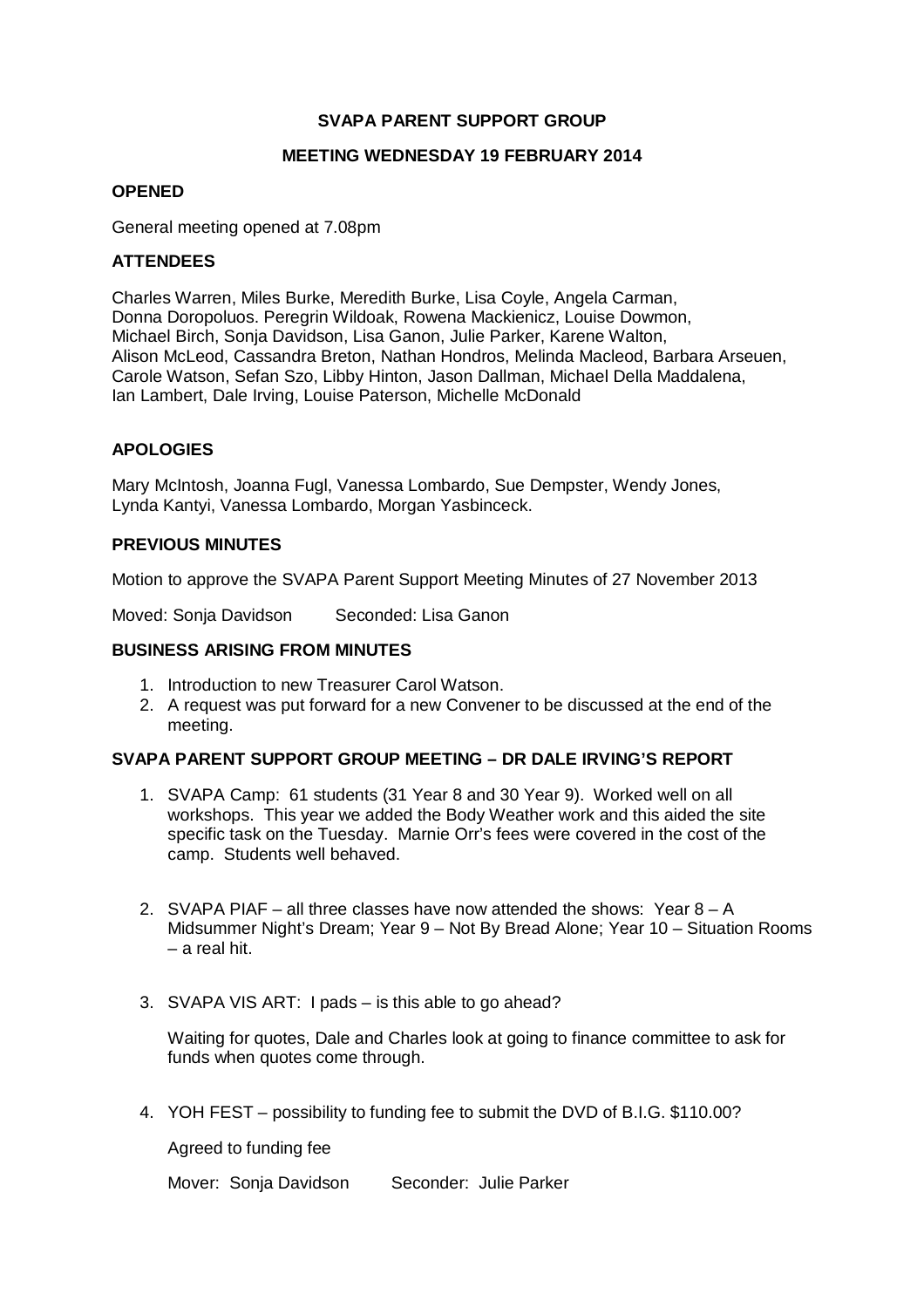5. A Midsummer Night's Dream – budget up to \$500 for materials?

Agreed to budget \$500. Suggestion to increase performance from 2 nights to 3 to assist with fundraising. Dale to discuss with teachers a possible third performance.

Mover: Lisa Ganon Seconder: Karene Walton

- 6. Arts Festival Day: possible support:-
- Payment for Junkadelic workshop and parade with Year 8 SVAPAs \$1200-\$1500

Agreed to workshop fee

Mover: Lisa Ganon Seconder: Karene Walton

• Music PSG to pay WAM fee (\$300-\$400) for Arts Festival Day (could a parent take this to the Music Group?

Sonja Davidson will take this request to the music group.

• Other funding–to go to the school for The Big Hoo Haa and any other performance groups.

Dale will approach Finance Committee to request funding

• Parents like to be involved with Arts Festival Day?

An invitation was extended to parents to attend the Arts Festival Day on Friday 4 April from 1.00pm – 3.00pm.

• Food?

It was agreed that a cupcake stall should be part of the Arts Festival Day: Each child to bring 12 plain cupcakes to school that can be decorated by children who purchase them. Adult volunteers to co-ordinate stall are Libby Hinton and Barbara Arseuen.

7. SVAPA information evening – spreading the news (cross-boundary admission is possible), attending. Students in Year 10 SVAPA to be asked to give brief talk.

Dale also requested parents to come to attend the information session on Tuesday 25 February 2014, Julie Parker, Sonja Davidson and Lisa Ganon will attend.

8. Early Classes: some clashing with Music ensembles. Experiment with dance for the whole 8 and 9 cohort. Idea of performance by end Term 2. At present one practitioner at \$100 per session. Term  $1 = 8 \times 100 \times 2 = $1600$ 

Agreed to funding

Mover: Julie Parker Seconder: Lisa Ganon